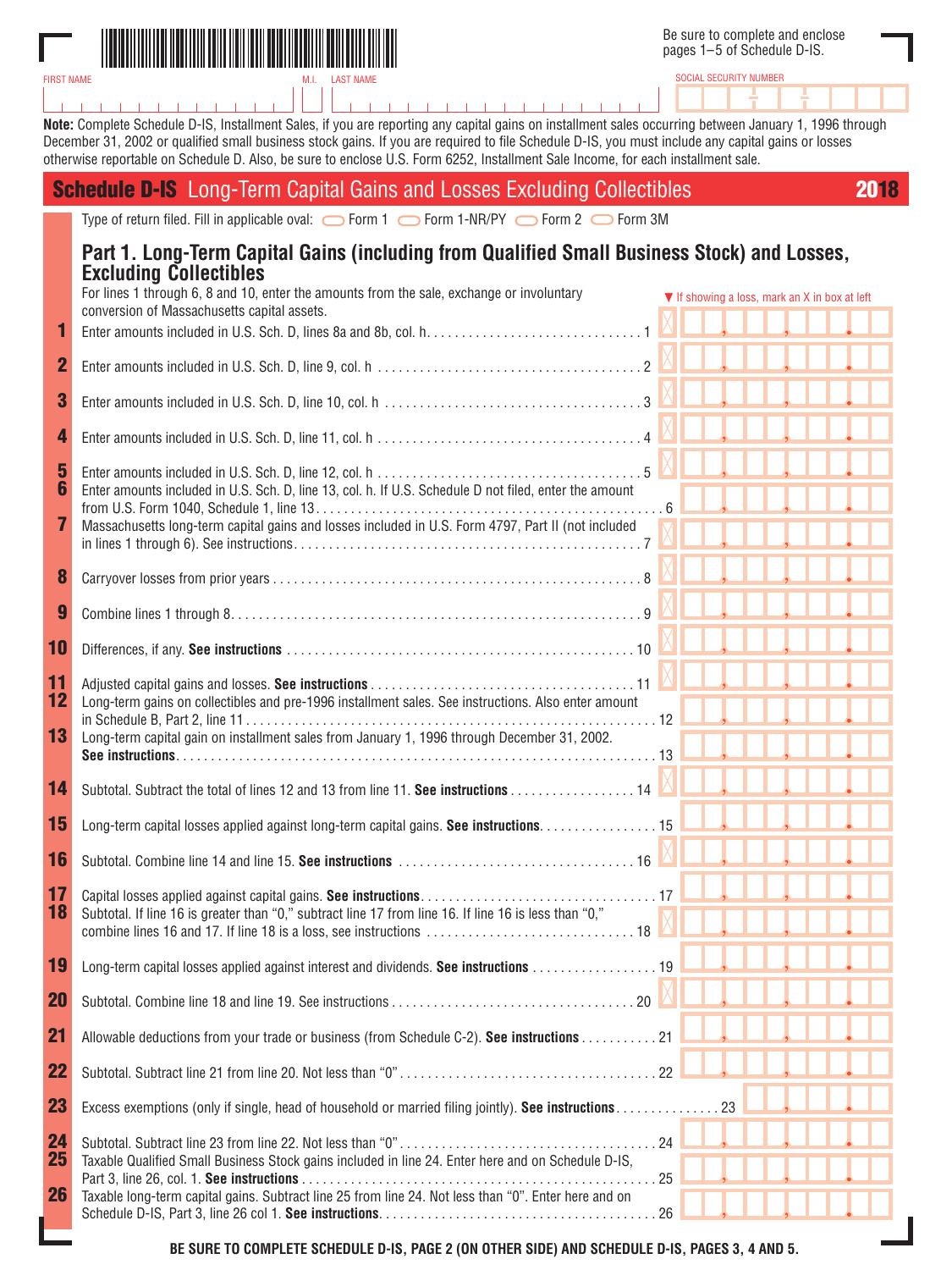

Ξ

|   | Part 2. Long-Term Capital Gains and Losses On Installment Sales from January 1, 1996 Through<br><b>December 31, 2002</b><br>For lines 1 and 2, enter in the appropriate column<br>amounts from the sale, of long-term installment sales | A. Held more than one year                    | <b>B. Held more than two years</b>            |
|---|-----------------------------------------------------------------------------------------------------------------------------------------------------------------------------------------------------------------------------------------|-----------------------------------------------|-----------------------------------------------|
|   | from January 1, 1996 through December 31, 2002.                                                                                                                                                                                         | but not more than two years                   | but not more than three years                 |
|   | Long-term gain on installment sale from January 1,<br>1996 through December 31, 2002 from line 13                                                                                                                                       |                                               |                                               |
|   | Long-term capital losses applied against long-term                                                                                                                                                                                      | ▼ If showing a loss, mark an X in box at left | ▼ If showing a loss, mark an X in box at left |
| 3 | 3<br>Subtotal, Combine line 1 and line 2. See instructions                                                                                                                                                                              |                                               |                                               |
|   | Short-term capital losses applied against long-term<br>installment sales. See instructions                                                                                                                                              |                                               |                                               |
| 5 | 5<br>Subtotal. subtract line 4 from line 3.                                                                                                                                                                                             |                                               |                                               |
| 6 | Allowable deductions from your trade or business<br>(from Schedule C-2). See instructions $\dots\dots\dots\dots\dots\dots$                                                                                                              |                                               |                                               |
|   | Subtotal. Subtract line 6 from line 5. Not less than "0" 7                                                                                                                                                                              |                                               |                                               |
| 8 | Excess exemptions (only if single, head of household or married<br>filing jointly). See instructions $\dots\dots\dots\dots\dots\dots\dots\dots\dots\dots\dots$                                                                          |                                               |                                               |
| 9 | Taxable long-term capital gains. Subtract line 8 from line 7.<br>Not less than "0." Enter result here and on Schedule D-IS,<br>Part 3, line 26, col. 1. See instructions 9                                                              |                                               |                                               |
|   | DE CUDE TO COMBI ETE CCUED                                                                                                                                                                                                              |                                               |                                               |

SOCIAL SECURITY NUMBER

**BE SURE TO COMPLETE SCHEDULE D-IS, PAGES 3, 4 AND 5.**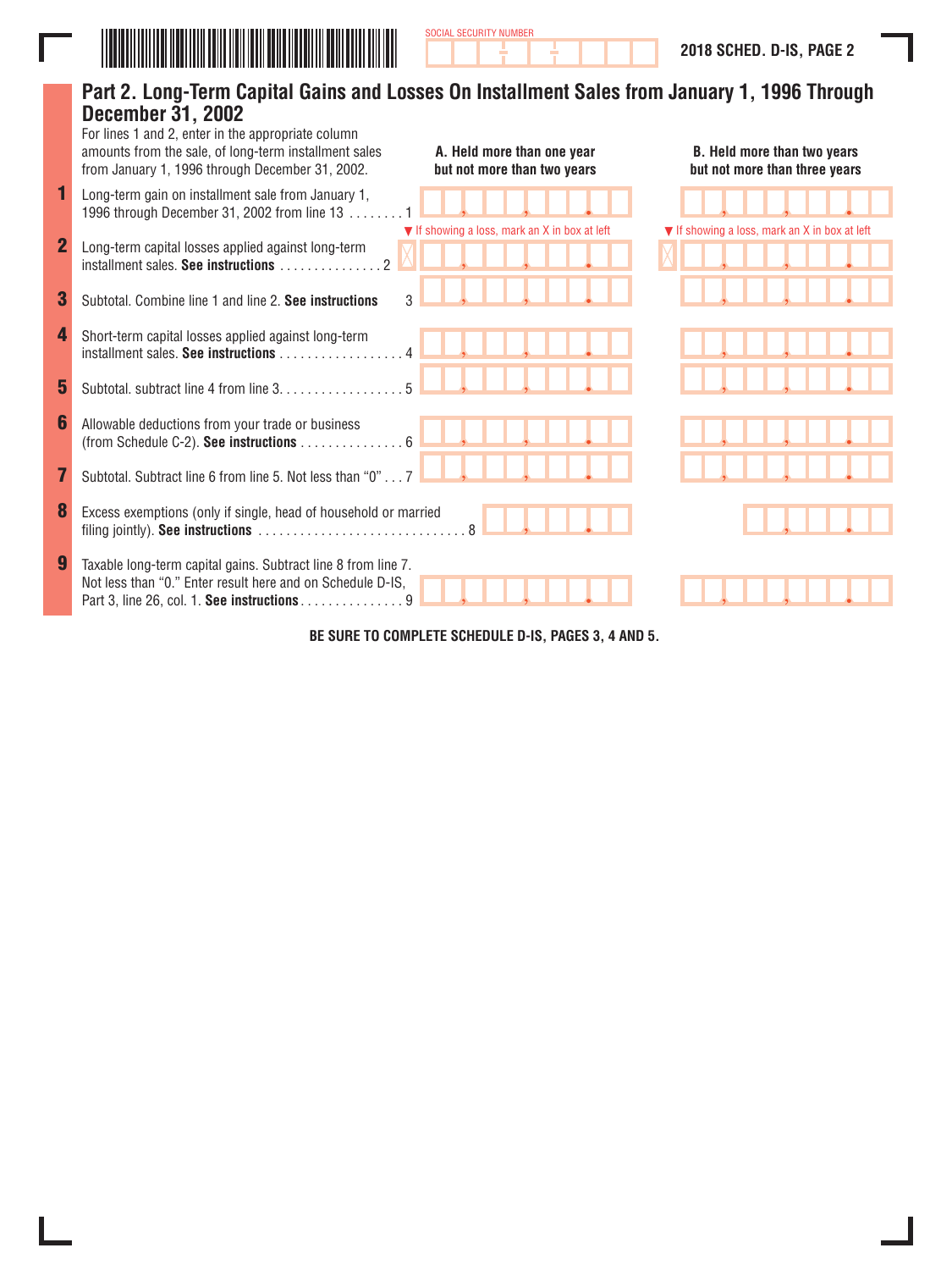

SOCIAL SECURITY NUMBER

|                | Part 2. Long-Term Capital Gains and Losses On Installment Sales from January 1, 1996 Through<br><b>December 31, 2002</b> (cont'd.)<br>For lines 1 and 2, enter in the appropriate column<br>amounts from the sale, of long-term installment sales<br>C. Held more than three years<br>from January 1, 1996 through December 31, 2002.<br>but not more than four years | D. Held more than four years<br>but not more than five years |
|----------------|-----------------------------------------------------------------------------------------------------------------------------------------------------------------------------------------------------------------------------------------------------------------------------------------------------------------------------------------------------------------------|--------------------------------------------------------------|
|                | Long-term gain on installment sale from January 1,<br>1996 through December 31, 2002 from line 13                                                                                                                                                                                                                                                                     |                                                              |
| $\overline{2}$ | ▼ If showing a loss, mark an X in box at left<br>Long-term capital losses applied against long-term                                                                                                                                                                                                                                                                   | ▼ If showing a loss, mark an X in box at left                |
| 3              | 3<br>Subtotal, Combine line 1 and line 2. See instructions                                                                                                                                                                                                                                                                                                            |                                                              |
| 4              | Short-term capital losses applied against long-term<br>$intallment sales. See instructions \ldots \ldots \ldots$                                                                                                                                                                                                                                                      |                                                              |
| 5              | Subtotal, subtract line 4 from line 3.                                                                                                                                                                                                                                                                                                                                |                                                              |
| 6              | Allowable deductions from your trade or business<br>(from Schedule C-2). See instructions 6                                                                                                                                                                                                                                                                           |                                                              |
|                | Subtotal. Subtract line 6 from line 5. Not less than "0" 7                                                                                                                                                                                                                                                                                                            |                                                              |
| 8              | Excess exemptions only if single, head of household or married                                                                                                                                                                                                                                                                                                        |                                                              |
| 9              | Taxable long-term capital gains. Subtract line 8 from line 7.<br>Not less than "0." Enter result here and on Schedule D-IS,<br>Part 3, line 26, col. 1. See instructions 9                                                                                                                                                                                            |                                                              |

**BE SURE TO COMPLETE SCHEDULE D-IS, PAGES 4 (ON OTHER SIDE) AND 5.**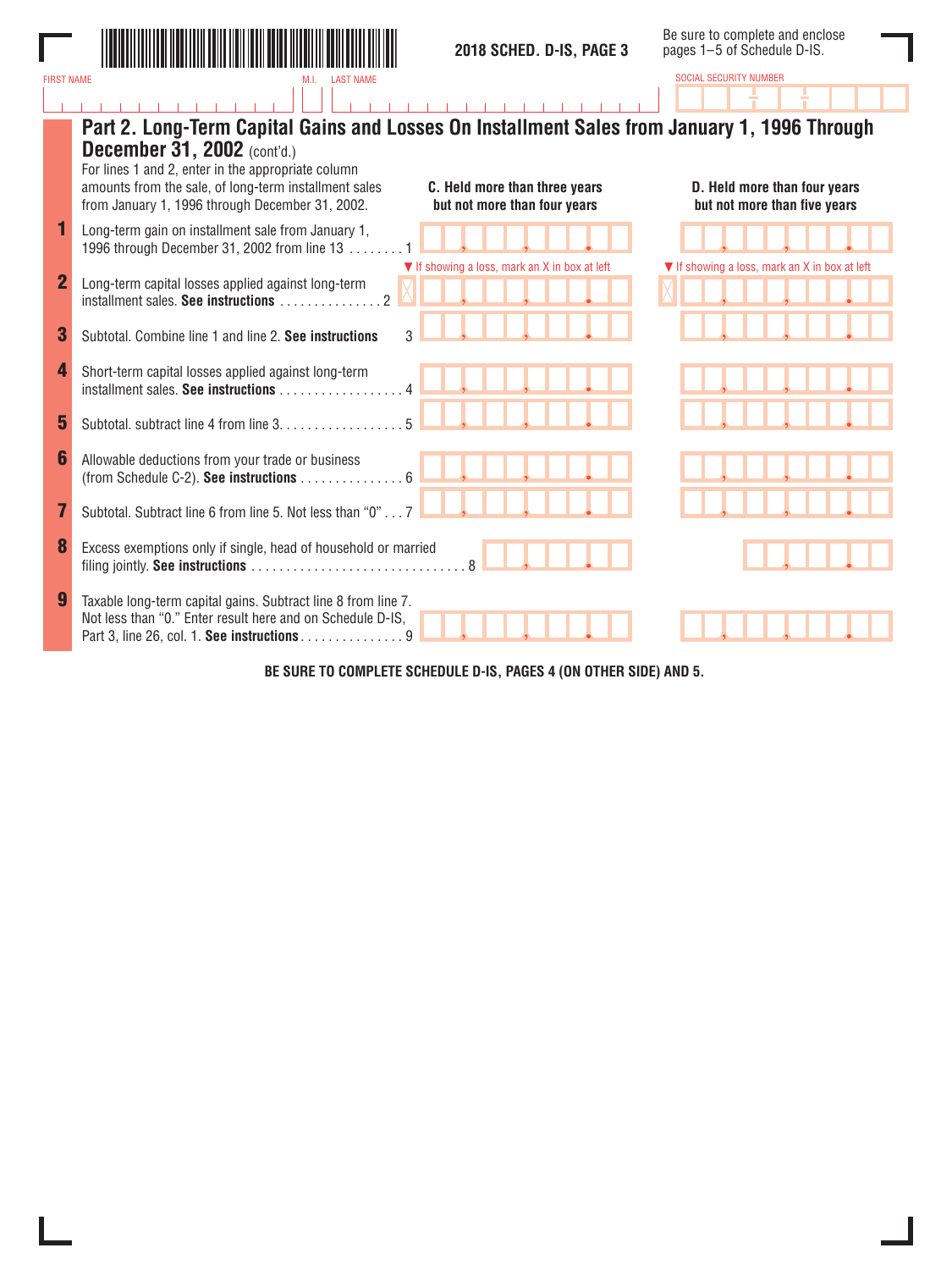

|              | Part 2. Long-Term Capital Gains and Losses On Installment Sales from January 1, 1996 Through<br><b>December 31, 2002</b> (cont'd.)<br>For lines 1 and 2, enter in the appropriate column<br>amounts from the sale, of long-term installment sales<br>from January 1, 1996 through December 31, 2002. | E. Held more than five years<br>but not more than six years      | F. Held more<br>than six years                                   |
|--------------|------------------------------------------------------------------------------------------------------------------------------------------------------------------------------------------------------------------------------------------------------------------------------------------------------|------------------------------------------------------------------|------------------------------------------------------------------|
|              | Long-term gain on installment sale from January 1,<br>1996 through December 31, 2002 from line 13                                                                                                                                                                                                    |                                                                  |                                                                  |
| $\mathbf{2}$ | Long-term capital losses applied against long-term                                                                                                                                                                                                                                                   | $\blacktriangledown$ If showing a loss, mark an X in box at left | $\blacktriangledown$ If showing a loss, mark an X in box at left |
| 3            | Subtotal, Combine line 1 and line 2. See instructions                                                                                                                                                                                                                                                | 3                                                                |                                                                  |
| 4            | Short-term capital losses applied against long-term<br>installment sales. See instructions                                                                                                                                                                                                           |                                                                  |                                                                  |
| 5            | Subtotal, subtract line 4 from line 3.                                                                                                                                                                                                                                                               |                                                                  |                                                                  |
| 6            | Allowable deductions from your trade or business<br>(from Schedule C-2). See instructions $\ldots \ldots \ldots \ldots \ldots$                                                                                                                                                                       |                                                                  |                                                                  |
|              | Subtotal, Subtract line 6 from line 5. Not less than "0"                                                                                                                                                                                                                                             |                                                                  |                                                                  |
| 8            | Excess exemptions only if single, head of household or married                                                                                                                                                                                                                                       |                                                                  |                                                                  |
|              | Taxable long-term capital gains. Subtract line 8 from line 7.<br>Not less than "0." Enter result here and on Schedule D-IS,<br>Part 3, line 26, col. 1. See instructions 9                                                                                                                           |                                                                  |                                                                  |

SOCIAL SECURITY NUMBER

**BE SURE TO COMPLETE SCHEDULE D-IS, PAGE 5.**